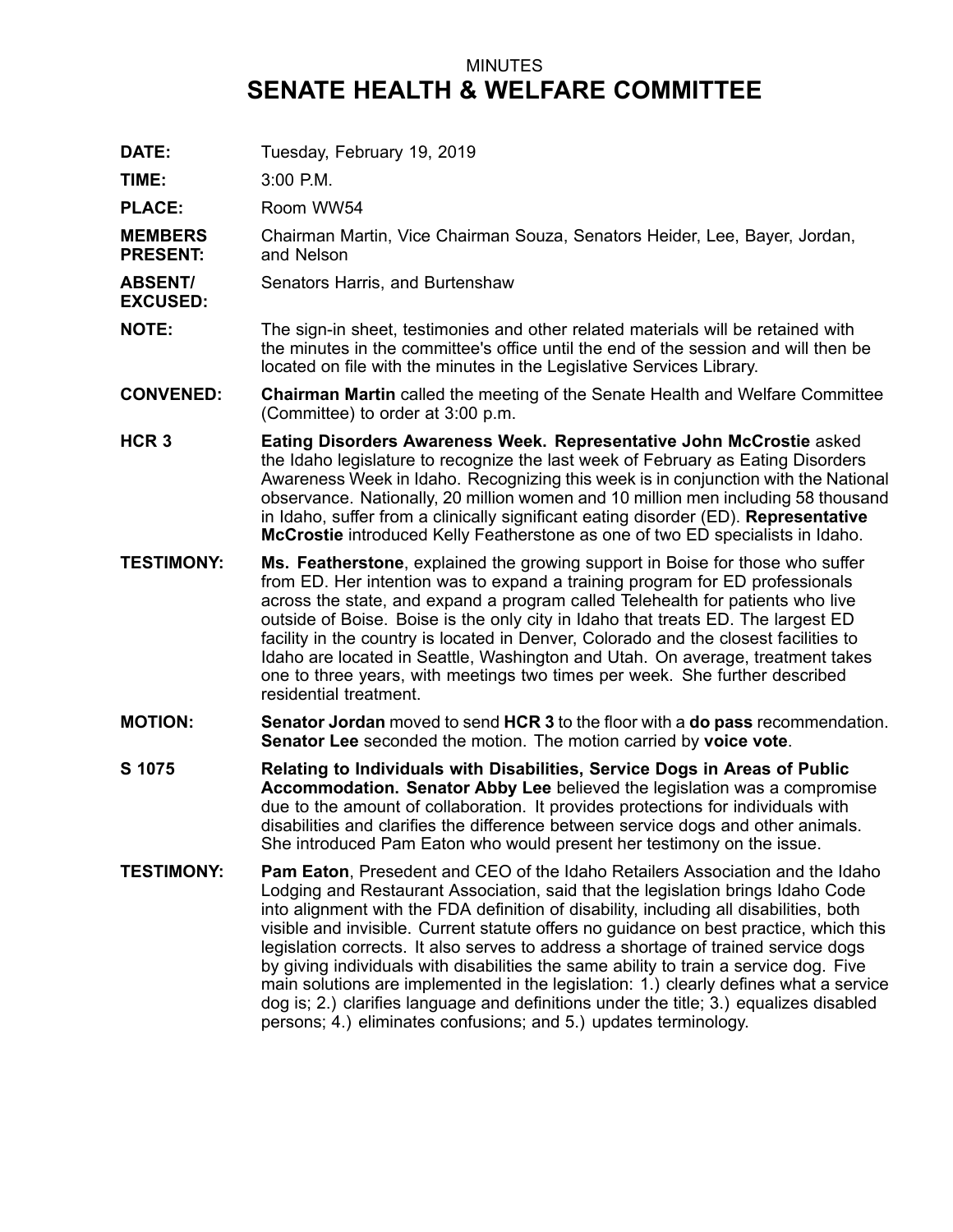**Cheryl Blum**, on behalf of the Consortium of Idahoans with Disabilities, informed the Committee that there was <sup>a</sup> lack of dog trainers and training organizations, an individual may wait up to seven years to receive <sup>a</sup> trained service dog. Costs for trained dogs may exceed \$35,000. Under Idaho's existing statute, individuals with disabilities are not allowed to take dogs into buisnesses for training purposes, only training organizations are afforded that privilege of public access. This bill allows <sup>a</sup> disabled person the ability to train their dog at <sup>a</sup> much lower cost and bring Idaho in line with 38 states. Businesses also benefit from this bill by clearing up confusion for service dog handlers and business owners regarding when <sup>a</sup> business may exclude <sup>a</sup> service dog for exhibiting problem behavior. She said their intent was to have clear and concise definitions that benefit both service dog and business owners. The definitions clearly exclude comfort and emotional support animals and are intended to help owners better understand their rights to effectively mitigate problems.

**Jeanette Davidson Mayer**, representing herself and her husband, Dwayne Mayer, residents of New Plymouth, testified that their service dog was essential to the well being of her husband, an Iraq war veteran. Mr. Mayer suffers from post-traumatic stress syndrome, silent seizures, violent dream enactments, traumatic brain injury, and chronic traumatic encephalopathy. Their dog, Eva, responds to Dwyane's varying side effects appropriately and effectively. **Mrs. Mayer** was excited that the legislation protects both service dog handlers and business owners. She reminded the legislature that Idaho is experiencing an influx of veterans looking for <sup>a</sup> better quality of life and that this legislation would help them achieve that.

**Jim Baugh**, Executive Director of Disability Rights Idaho, said they worked to harmonize Idaho statutes with the Americans with Disabilities Act (ADA). Canines have the ability to provide extraordinary services by detecting precursors to seizures, when <sup>a</sup> diabetic person's blood sugar is low, aiding deaf or blind, etc. **Mr. Baugh** clarified that the legislation only supports the use of dogs and not other animals used for emotional support.

**Lacey Clinger**, representing herself, <sup>a</sup> resident of Kimberly, informed the Committee that she suffers from M.S. as well as lupus, and that she is numb from the waste down; she recently requires <sup>a</sup> cane to maintain mobility. She asked that more education be distributed to Idaho businesses informing them of their rights and the rights of dog handlers.

**Josh Schwenken**, Idaho state law enforcement officer, said the proposed legislation takes out <sup>a</sup> lot of unknowns in the current state law. It tightens up and lets business owners know where the boundaries are. Costs to purchase <sup>a</sup> service dogs are significant, \$15,000 to \$30,000, and training may take up to two years.

**Christine Pisani**, executive director of the Idaho Council on Developmental Disability, said they support the proposed legislation because the current statute is limited to certain disabilities. They also support the misdemeanor offense for individuals who are found guilty of pretending to have <sup>a</sup> service dog or pretending to be a trainer.

- **DISCUSSION: Senator Lee** concluded that the legislation does not provide any additional rights, it simply clarifies the rights of handlers and business owners.
- **MOTION: Vice Chairwomen Souza** moved to send **S 1075** to the floor with <sup>a</sup> **do pass** recommendation. **Senator Heider** seconded the motion. The motion carried by **voice vote**.
- **S 1096 Relating to Residential Care and Assisted Living Inspections.**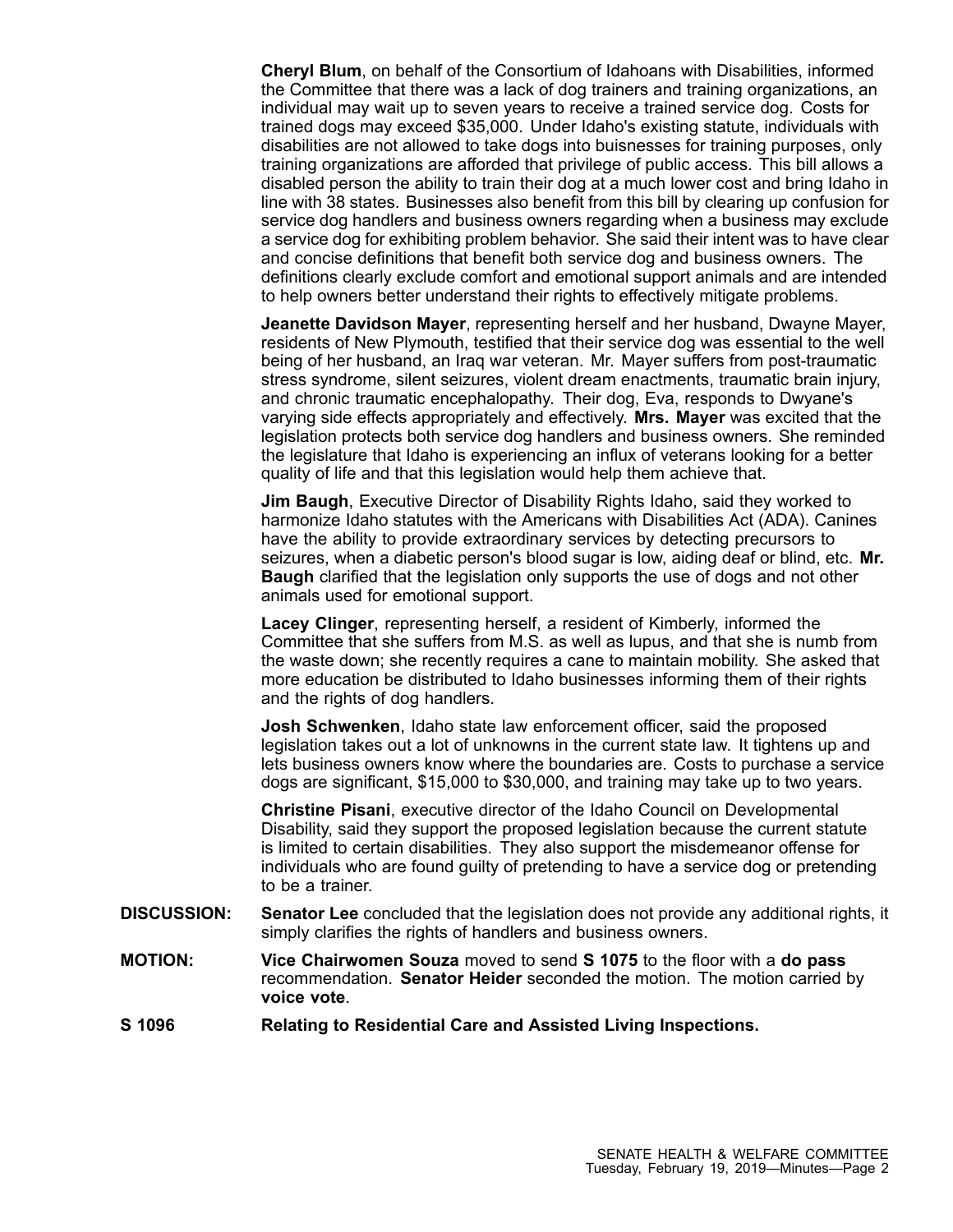**Kris Ellis**, Idaho Health Care Association, explained that **S 1096** will allow assisted living facilities (ALF) to contract and pay for private accrediting organizations to perform the surveys within their facilities, ensuring the facilities still comply with the state rules and safety of patients. In all, three things are accomplished with the legislation: it adds definitions of accreditation, it adds requirements for the accrediting organizations, and it develops <sup>a</sup> layout of the survey to help with potential emergencies. Additionally, it is intended to reduce backlogging in surveys, and allows 16 assisted living providers to improve practice standards and quality of care. **Ms. Ellis** fielded questions regarding language in the bill. The accreditation commission standards meet or exceed the state requirements for licensure for residential care or ALF.

- **TESTIMONY: Tamara Price Lock**, administrator for the Division of Licensing and Certification (Division), Department of Health and Welfare, testified that they worked to develop an accreditation option for ALF that provides sufficient flexibility for the Division to respond when they receive complaints or information that warrants an immediate on site investigation. She believed they struck <sup>a</sup> balance with this legislation.
- **DISCUSSION: Senator Lee** agreed that the legislation was necessary and asked how far back the timing was for licensing ALFs, and if they were behind on the certifications. **Ms. Price Lock** responded that there were 50 certifications overdue and most of those were four months overdue. They normally allow new facilities to operate for six months before they issue <sup>a</sup> survey; the inspections do not hold up new licenses. In response to further questions, she said they had 11 surveyors at the time, and were working with the Idaho Health Care Association to offer accreditation as <sup>a</sup> way to tackle the workload and the growth of the industry. On average, <sup>a</sup> survey may take three days with three surveyors.
- **MOTION: Senator Lee** moved to send **S 1096** to the floor with <sup>a</sup> **do pass** recommendation. **Senator Heider** seconded the motion. The motion carried by **voice vote**.
- **ADJOURNED:** There being no further business at this time, **Chairman Martin** adjourned the meeting at 4:06 p.m.